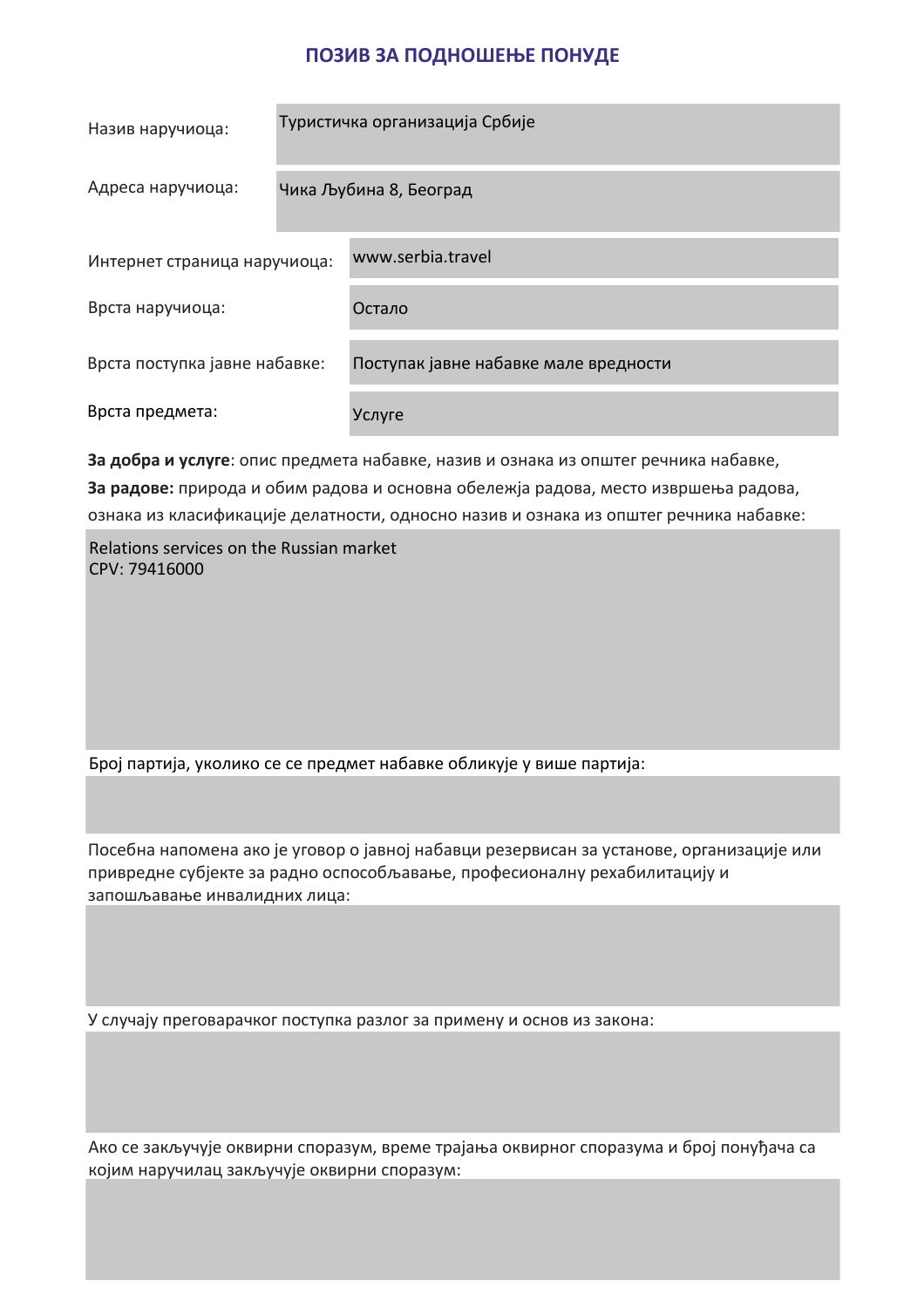У случају подношења електронске понуде, примене електронске лицитације или система динамичне набавке - основни подаци о информационом систему наручиоца и неопходним техничким условима за учешће:

У случају примене система динамичне набавке рок трајања система:

У случају обавезе подношења понуде са подизвођачем проценат вредности набавке који се извршава преко подизвођача:

Критеријум, елементи критеријума за доделу уговора:

The most advantageous bid will be selected based on the "lowest price at the monthly level" criterion, which will be assigned a score of 100.

 This criterion will be evaluated on the basis of the total quoted price exclusive of VAT. The maximum score based on this criterion will be assigned to the bid with the lowest quoted price exclusive of VAT. All other bidders will be assigned a proportionately lower score and their bids will be ranked accordingly.

 If two or more bids receive the same score, the more advantageous bid will be the one which states a longer payment period (as indicated in the Bid Form). If bids still receive the same score, the selection will be made by draw.

Начин преузимања конкурсне документације, односно интернет адресa где је конкурсна документација доступна:

Public Procurement Portal portal.ujn.gov.rs; Contracting Authority's website: http://www.serbia.travel/about-us/about-us/public-tendering

Адресa и интернет адресa државног органа или организације, односно органа или службе територијалне аутономије или локалне самоуправе где се могу благовремено добити исправни подаци о пореским обавезама, заштити животне средине, заштити при запошљавању, условима рада и сл: